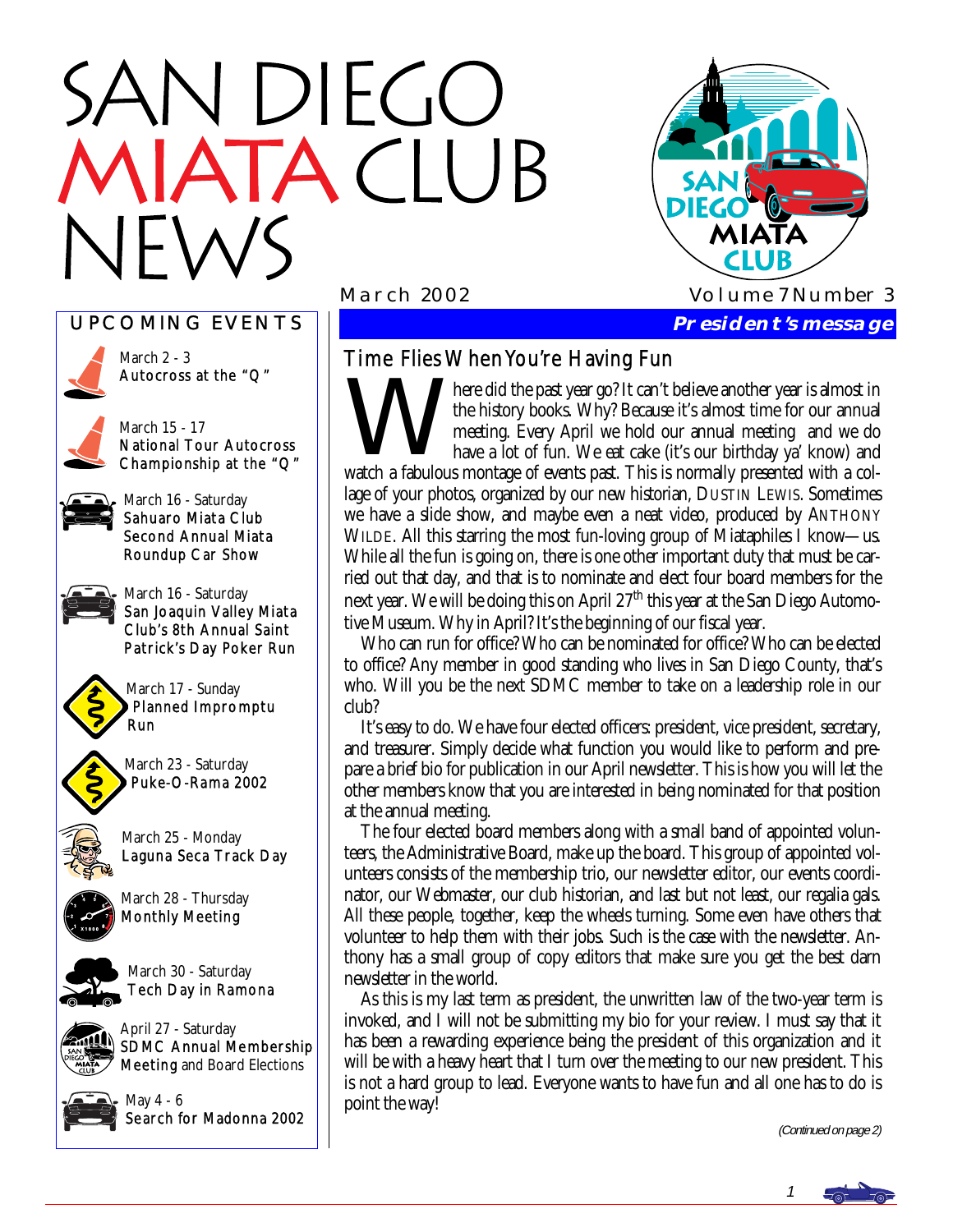#### **President's Message** (Continued from page 1)

 Anyway, now is not the time to go for a drive, it's time to get up and write a few words about yourself and why you would like to be considered for nomination to a leadership role in our club. Please, don't forget, it *must* be submitted by March 15th.

 Drive safely, keep the shiney side up, and I'll see ya' around the next bend!

— ELLIOT

### Yahoo! We are a Group!

Mith the new Yahoo! Groups, there are new steps required to gain access to the forums. You are now required to register your e-mail address with a Yahoo ID.

 Let's start from scratch. It comes down to a question: Do you have a Yahoo! ID? If not, then follow the instructions below (if you do have a Yahoo! ID, then look further down for instructions).

 Ok, so you are on the list, but you don't know how to access the "Files" or "Calendar" section for the Yahoo SDMC-List group. Go to:

#### <http://groups.yahoo.com/convwiz>

There you have two choices: Enter your email address and password and click "Continue" (if you originally set one up with eGroups), or enter your e-mail address (the one you use for the SDMC e-mail list) and click "Continue." If you are new to the service, it will e-mail you an authorization code. When you get this message, follow the instructions and it will guide you in entering the authorization code for your e-mail address. Once done, you will now be instructed on creating a Yahoo! ID. This will allow you to bind your e-mail address with your Yahoo! ID.

 Enter all the relevant information and you should hopefully create a Yahoo! ID. I say hopefully because Yahoo! has millions of users, and there is a strong chance that the Yahoo! ID

#### **Mission statement**

The purpose of the club is to<br>promote the enjoyment of, and enthusiasm for, one of the world's most exciting sports cars the Mazda Miata.

 Owning and driving a Miata is one of life's great pleasures, and adding the company and camaraderie of like-minded enthusiasts only enhances the experience. Won't you join the fun as we enjoy the beauty of San Diego County from the seat of a very special little roadster? **Let's have fun driving our Miatas!** 

#### **Newsletter Team**

ANTHONY "NEVADABOB" WILDE - Editor [newsletter@sandiegomiataclub.org](mailto:newsletter@sandiegomiataclub.org) VOODOO BOB KRUEGER [voodoo@miata.net](mailto:voodoo@miata.net) DIANE LONG [djaws@san.rr.com](mailto:djaws@san.rr.com) TOM SPRAGUE [tspraguepr@aol.com](mailto:tspraguepr@aol.com) Copies by SEAN O'CONNOR SIGN UP (858) 486-6771

you choose will already be taken. So you persevere and you finally get a Yahoo! ID that links with the e-mail address you use on the SDMC-List group. Once done, all you need to remember is your Yahoo! ID and your Yahoo password to get access to the email address linked to that address. Now what? Well, now you can access the "Files" and "Calendar" sections freely. Go to [http://groups.yahoo.com/](http://groups.yahoo.com/group/SDMC-List/files/) [group/SDMC-List/files/](http://groups.yahoo.com/group/SDMC-List/files/) and you will see all the files available for download.

 Let's say you already have a Yahoo! ID and password, but you want to link the e-mail address used on "SDMC-List" to it. Go to

#### [http://groups.yahoo.com/](http://groups.yahoo.com)

On the left side of the screen, enter your Yahoo! ID and Yahoo! password and it will show you the e-mail ad-

Yahoo! Groups (Continued on page 7)

#### **Board of Directors**

Executive Board **President**  ELLIOT SHEV (858) 679-0777 [president@sandiegomiataclub.org](mailto:president@sandiegomiataclub.org) **Vice President** 

SAL CAUSARANO (760) 787-0624 [vicepresident@sandiegomiataclub.org](mailto:vicepresident@sandiegomiataclub.org)

**Secretary**  JACK DILUSTRO (858) 484-2427 [secretary@sandiegomiataclub.org](mailto:secretary@sandiegomiataclub.org)

**Treasurer JIM BROKAW** (619) 421-2110

[treasurer@sandiegomiataclub.org](mailto:treasurer@sandiegomiataclub.org) Administrative Board

**Membership**  DAVE MARTIN & GALE CHAN (619) 582-2448 or (858) 492-9227 [membership@sandiegomiataclub.org](mailto:membership@sandiegomiataclub.org)

**Events Coordinator**  STEVE WAID (760) 432-0727

[events@sandiegomiataclub.org](mailto:events@sandiegomiataclub.org) **Club E-mail Postmaster/Webmaster** 

ROBERT "JTBOB" HOLLAND (858) 549-4011 [webmaster@sandiegomiataclub.org](mailto:webmaster@sandiegomiataclub.org)

**Club Regalia**  PAULA KENNISON & ROSALIND SCOTT

(858) 271-8498 or (760) 789-3872 [regalia@sandiegomiataclub.org](mailto:regalia@sandiegomiataclub.org)

**Newsletter**  ANTHONY "NEVADABOB" WILDE (858) 693-8095

[newsletter@sandiegomiataclub.org](mailto:newsletter@sandiegomiataclub.org)

To send e-mail to all members of the board: [board@sandiegomiataclub.org](mailto:board@sandiegomiataclub.org)

#### **Notices**

The SAN DIEGO MIATA CLUB is a non-profit California corporation. The *SAN DIEGO MIATA CLUB NEWS* is the monthly newsletter of the SAN DIEGO MIATA CLUB. Use of articles or stories by other Miata clubs is hereby granted, provided proper credit is given. Submissions to the newsletter are welcomed and encouraged. Where possible, please e-mail your submissions to the newsletter editor. Submissions can also be mailed to the club's post office box.

**Submission deadline is the 15th of each month.** 

#### *Editor reserves the right to edit all submissions.*

The SAN DIEGO MIATA CLUB has established a dedicated World Wide Web Home Page at:

[www.sandiegomiataclub.org](http://www.sandiegomiataclub.org)

Dedicated 24-hour voice message line: (619) 582-2448

SAN DIEGO MIATA CLUB P.O. Box 23081 San Diego CA 92193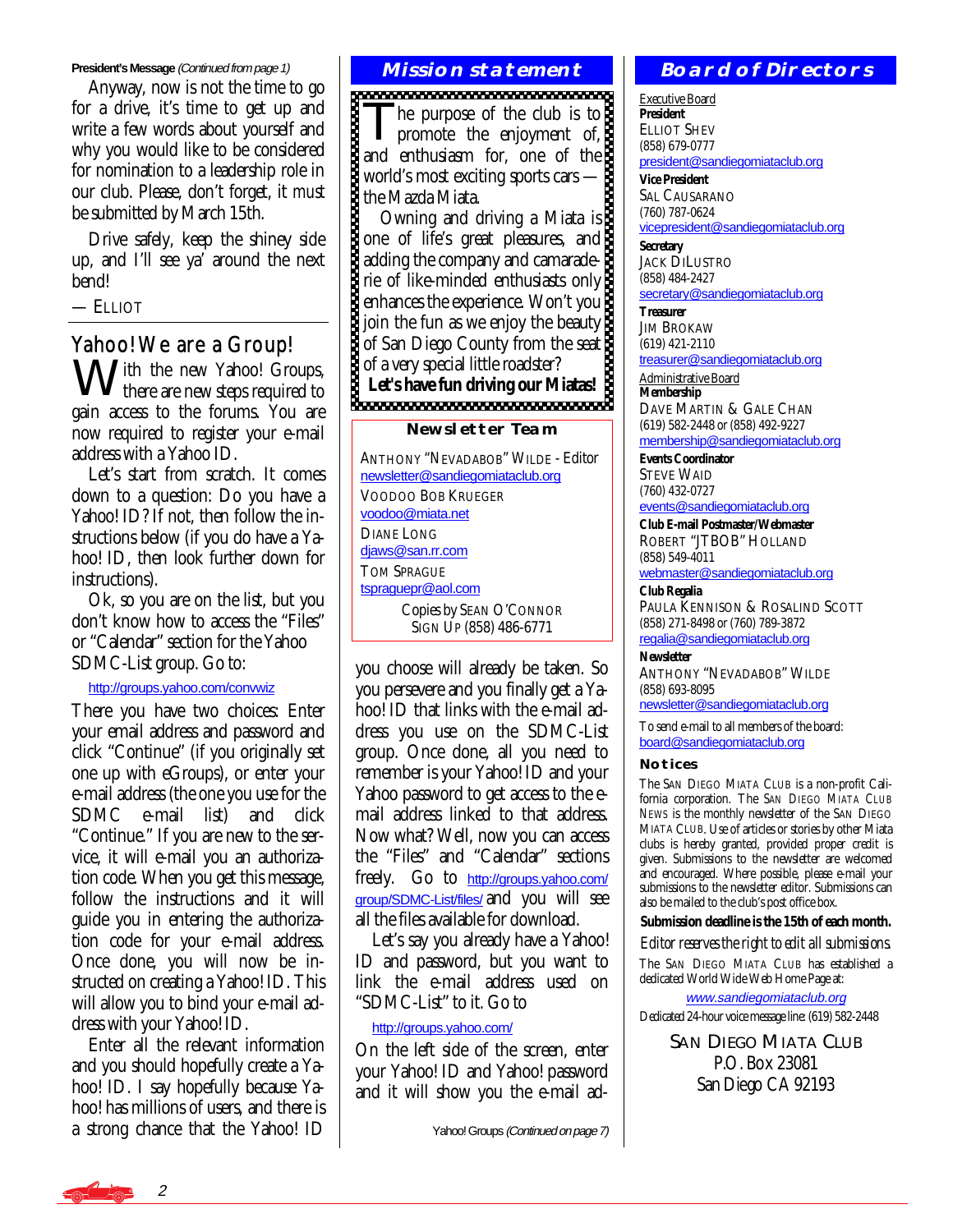## **Upcoming Events for the month of March**

#### Autocross

**Dates:** Saturday, March 2 Sunday, March 3 **Time:** 9 a.m.



**Place:** Qualcomm Stadium Mission Valley, southeast lot. SDAD Saturday, practice. Sunday, championship event.

## National Tour Championship Autocross

**Dates:** March 15 - March 17 **Time:** 9 a.m.

**Place:** Qualcomm Stadium Mission Valley

Once again, the National SCCA Tour is coming to San Diego for a Championship Autocross. Friday (the 15th) is registration and technical inspection day. The event has runs on both Saturday and Sunday, and the best run from each day is combined for a cumulative best time. Call the information hotline, (619) 441-1333 for more details.

#### Planned Impromptu Run



**Date:** Sunday, March 17 **Meeting Time:** 11 a.m.

**Meeting Place:** Westfield's Shopping Town-North County (formerly North County Fair), under the big sign on the west side of the mall.

**Coordinators:** SDMC members Where shall we go? That question will be answered as we gather for our first Planned Impromptu Run. We will meet at the appointed time and place, come to a consensus (hopefully), and take off for the twisties. No plans, no structure, no idea where we will end up! Oh, since this is an impromptu

run, there is no mileage credit either. Ì



## Puke-O-Rama 2002

**Date:** Saturday, March 23

**Meeting Place:** ARCO Olympic Training Visitors Center, north parking lot, Chula Vista, CA

**Meeting Time:** Drivers Meeting 10 a.m. **Organizers:** STEVE & LAURIE WAID (760) 432-0727 and [swaid@cox.net](mailto:swaid@cox.net)

#### *This Run qualifies toward mileage award*

The Puke-O-Rama traditionally provides the driving experience that is most likely to make a passenger ill. By providing a course made up of many of San Diego County's twistiest roads back to back to back, the Puke-O-Rama has become one of the Miata drivers' favorite events. This is a DRIVERS event. The 2002 Puke will include some roads that have not been included in the past, and yet many of our favorites remain...Wynola Road, Mesa Grande Road, Couser Canyon Road, and our "signature" stretch... Engineer Road.

 In past years we have started the Puke in north San Diego County, making it inconvenient for south county participants. The 2002 Puke starts 44 miles south of last year's starting point; however, the end of the Puke will still be in San Marcos at Dalton's Roadhouse. We will start arriving at Dalton's between 4:30 and 5 p.m. As in the past, the Puke will be broken into smaller groups of 20 cars or less.

*Directions to Meeting Place:* Take Interstate 805 south to Telegraph Canyon Road east. Telegraph Canyon Road turns into Otay Lakes Road. Approximately 7 miles from 805, make a right turn onto Wueste Road. Proceed to the left turn into the Training Center. Ĩ

## Laguna Seca Track Day **Date:** Monday, March 25



 Laguna Seca (Monterey, CA) **Coordinator:** Aaron Tachibana,

 [tach9@pacbell.net](mailto:tach9@pacbell.net), (408) 738-3290 **SDMC info/caravan:** STEF GOULD, [stef@miata.net](mailto:stef@miata.net), (619) 297-4272

If you have been thinking you'd like to drive on the historic Laguna

Seca track, now is the time! The day begins with a drivers' meeting and a lead-and-follow around the track. Instructors will be available to ride with you, give you a ride in their cars, or to drive your Miata with you as the passenger. You'll have the opportunity to drive over 100 miles on the track.

 You must have a Snell 95 or later helmet, a 4-point (or better) roll bar and have your Miata tech inspected by a state-certified mechanic.

Cost is \$350. Contact Aaron ASAP

## Monthly Meeting

**Date:** Thursday, March 28 **Time:** 6 p.m.



**Place:** Boll Weevil 9330 Clairemont Mesa Blvd. (at Ruffin Road), San Diego (858) 571-6225

This event is the single best way to meet your fellow club members, ask questions, share stories, etc.

*Don't miss the fun!*

## Tech Day in Ramona

**Date:** Saturday, March 30 **Time:** 9 a.m. - 4 p.m.



**Place:** The home of SAL & GERI CAUSARANO 24308 Ysidro Drive, Ramona

**Contact:** [wood-dust@cox.net](mailto:wood-dust@cox.net) or

 [geris-bazaar@cox.net](mailto:geris-bazaar@cox.net) or (760) 787-0624.

Have you been waiting to attend a Tech Day Event? Are you ready to install those Miata goodies you bought or got as a present? Well, wait no longer. Sal & Geri Causarano are hosting a Tech Day in Ramona... that's right RAMONA.

 We are going to have the following vendors available to assist you with the Miata Accessories you need:

Ted Kesler chassis braces & other items. Geri's Bazaar deck bags, SDMC regalia, headlight adjustment & internal engine cleaning—Larry

**Upcoming Events** (Continued on page 4)

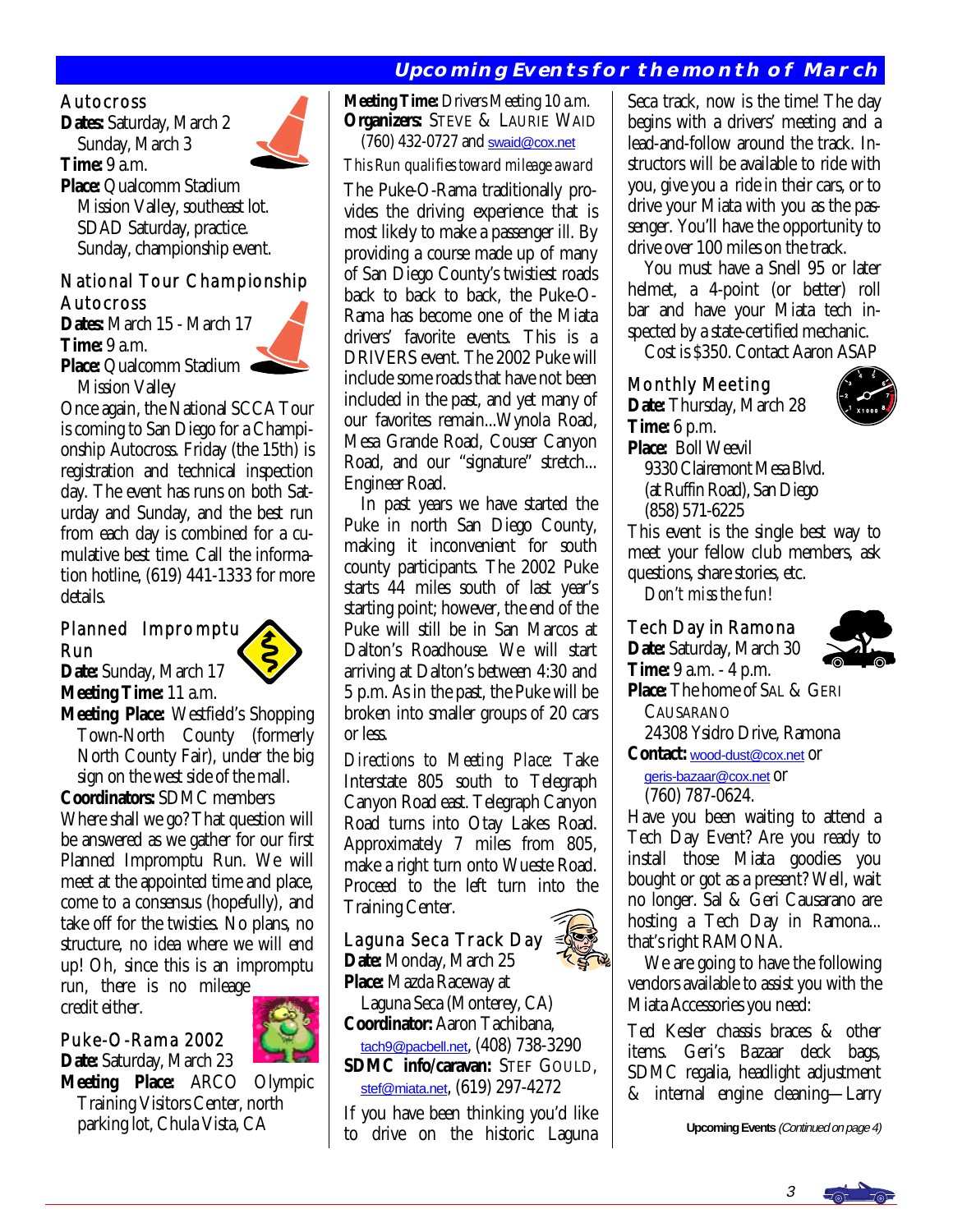**Upcoming March Events** (Continued from page 3) Dennstedt.

 You will also be able to wash your car, wash your engine (the outside), change your oil, make whatever adjustments you need to.

 We will also be able to have the following, as long as there is sufficient<br>participation—windshield replaceparticipation—windshield ment & dent removal.

 As always there will be coffee, muffins, bagels & lunch available. We know you think it's a long ride, but just think of the wonderful roads Ramona has to offer and, of course, the wonderful Miataphiles who will help you with all your projects.

 So come out to where the air is clean (well, after you pass the chicken ranch anyway). It is not as far as you think—enjoy the ride.

*Directions from South:* Take Highway 67 north, right on Mapleview, left on Ashwood which will turn into Wildcat Canyon Road. Turn right on San Vicente Road, left on Gunn Stage Road, left on Arena Way, right on Del Amo, left on Sargeant. We are on the corner of Sargeant & Ysidro.

*Directions from North:* Highway 78 to Ramona. 78 turns left onto Main Street, right on 3rd. (just past Sizzler), 3rd turns into Old Julian Hwy. Follow Old Julian Hwy. to a "Y" in the road, bear right onto Vista Ramona Road. At the yield sign (end of the road) go left.

#### **future events**

One Lap of America Charity Event **Date:** Saturday, April 13 **Contact:** Edd Hendricks, [edd\\_fear@yahoo.com](mailto:edd_fear@yahoo.com)



This fun run and dinner will help SO-CALM member, Edd Hendricks, as he represents Miata Clubs in participating in the One Lap of America charity event. All the money raised through this dinner will go to the two charities his effort is supporting. *Stay tuned for details!* 

## Dam Run 4

"Revenge of the Cheese" **Date:** Saturday, April 20 **Meeting Place:** TBA **Meeting Time:** TBA **Coordinators:** JOHN & JOYCE

 RICHARDSON, [miatajuan@hotmail.com](mailto:miatajuan@hotmail.com) Details in the April newsletter. Î

## Western Sierras 2

A Joint SDMC/SOCALM Event **Date:** April 26 - April 29 **Place:** Shilo Inn 40644 Highway 41, Oakhurst, CA **Time:** Saturday, 10 a.m **Contact:** TOM WOOD,

#### [inlandempire@socalm.org](mailto:inlandempire@socalm.org) or (909) 864-6271

We have arranged to spend Friday and Saturday night at the Shilo Inn in Oakhurst. On Saturday there will be a choice of two runs—one into Yosemite and the other exploring the historic towns along Highway 49. Both will be leisurely, with time to shop for antiques and crafts, take scenic pictures, or go hiking.

 On Sunday, we will head south toward Kings Canyon/Sequoia. There will be opportunities for those who must return home to do so. The rest of us will drive into the National Park and gaze at the big trees before spending the night in Three Rivers. Then on Monday we will explore more twisties as we head home.

*Directions:* This is an extensive trip. Please contact Tom ASAP so we can put you on the mailing list for all of the information about hotel reservations and meals. For those interested, we will be setting up a caravan for the drive north on Friday afternoon.

#### Î SDMC Annual Meeting

and Board Elections **Date:** Saturday, April 27

**Place:** Hall of Fame Room inside the San Diego Automotive Museum, Balboa Park.

## **Time:** 10 a.m.

Enter at the side door, to the left of the main entrance, and go up the stairs to the right. The meeting will start promptly at 10 a.m. Please remember to bring your membership card to receive a ballot.

*One ballot per membership.*

## Danny McKeever's Fast Lane High Performance Driving School

**Dates:** May 4 - 5 **Place:** Streets of Willow Springs **Coordinator:** Robert Arance,

 (661) 295-8140 x490 or [roberta@uvdi.](mailto:roberta@uvdi.com) [com](mailto:roberta@uvdi.com).

This high performance driving school is open to drivers of *all* skill levels. You will be grouped according to your comfort level and track experience for maximum safety.

Entry fee includes:

- High performance driving manual
- 5x7 group picture
- Lunch each day
- Certificate of completion
- Classroom instruction
- Individual ride-along instruction
- Approximately 150 to 175 track miles per day

Saturday and/or Sunday at the "Streets of Willow" track \$175 for one-day school (Saturday for Novice, all others either day) \$350 for two-day school

 Limited to a maximum of 30 drivers each day (two 15-car run groups). No roll over bar or racing belts required. Helmets and driving suits provided. Teenagers are welcome with signed parental consent form.

Monday on the 2 ½ mile "Willow Springs International Raceway" track.

- ∗ \$200 for the day.
- ∗ Must have completed the two-day "Streets of Willow" school.
- ∗ Cars must have roll over bars and racing belts to participate on the



4



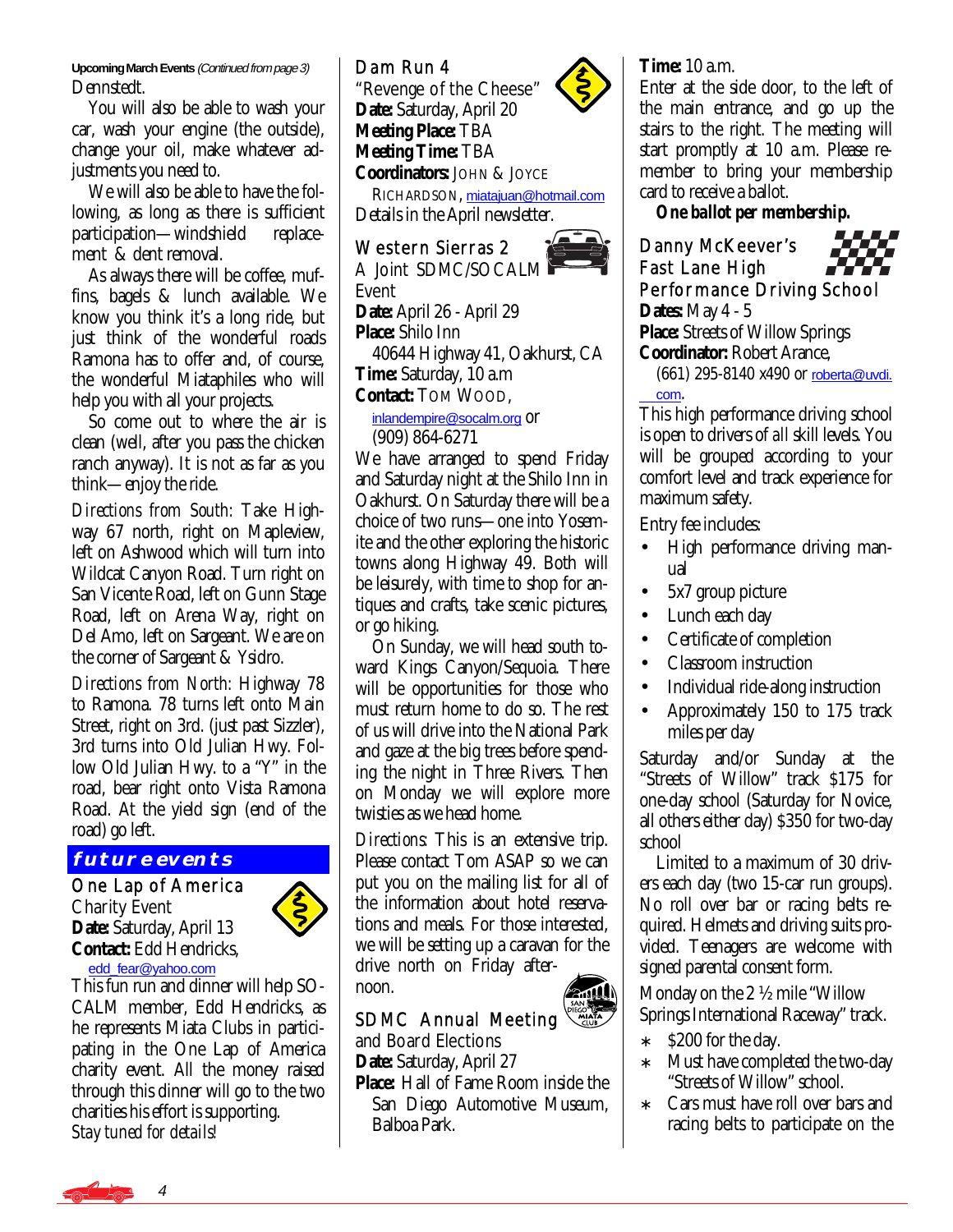big track.

∗ Monday event depends on having at least eight entries.

Payment, by check for the full amount, made out to Robert Arance, should be sent to:

 Robert Arance 25455 Via Dalia Valencia, CA 91355

Please RSVP to Robert ASAP...spots will be reserved with receipt of money.

Willow Springs Web site: <http://www.willowspringsraceway.com/> Danny McKeever's Web site: [http://www.raceschool.com/](http://www.raceschool.com)

**Hotel Info:** The group hotel room rate at the Park Plaza (formerly the Essex House, (800) 524-2924 or (661) 948-0961) in Lancaster, approximately 20 minutes from the track, is \$60 for a double or king, add \$10 for an extra person. Ask for the Willow Springs rate.

#### The Search for Madonna 2002 **When:** May 4-6



**Coordinator:** STEVE WAID [swaid@cox.net](mailto:swaid@cox.net), (760) 432-0727

On Saturday, May 4th, an SDMC group leaves San Diego County as a caravan and heads towards Frazier Park. This is the northern rendezvous point. From here we take a scenic and twisty route through the mountains to Highway 101 just North of Santa Maria and then head north to the Madonna Inn in San Luis Obispo. The Madonna Inn has 109 distinctly different and elaborately decorated rooms. Each participant will have chosen a room to his liking.

#### **How to become a Searcher:**

Go to the Madonna Inn Webpage and make your room selection. [www.](http://www.madonnainn.com) [madonnainn.com](http://www.madonnainn.com). Call the Madonna Inn and reserve your room. Be sure to say "Miata club" so that you can access the reserved block of rooms. Call or e-mail Steve with your room selection, by room name and number.

## **UPCOMING regional and national events**

Sahuaro Miata Club Second Annual Miata Roundup Car Show **Date:** Saturday, March 16 **Place:** Tex Earnhardt Ford/Mazda, I-10 & Ray Road, Chandler, AZ **Times:** Registration will start at 9 a.m. The show will start at 10 a.m. and last until 3 p.m. **Contacts:** Ben Cleaves,

 [bcleaves@earthlink.net](mailto:bcleaves@earthlink.net) or Theresa Kernitzki, [tee-lee@qwest.net](mailto:tee-lee@qwest.net) [www.sahuaromiataclub.org](http://www.sahuaromiataclub.org)

Last year's Roundup was a big success with 40+ cars entered. We are sure that we will surpass that number of entrants this year. This is a great way to get ideas to customize your Miata, or to just spend a pleasant afternoon talking about our great little cars.

 The registration fee this year is \$20 per Miata entered, and you must be registered to be eligible to win the door prizes. Vendor registration fee is also \$20. Vendors will be provided with a table under the tent to present their products.

With 20+ winners being anticipated this year in both Stock and Custom categories, everyone has a good shot at a trophy. We hope to see you at the Roundup!

San Joaquin Valley Miata Club's 8th Annual Saint Patrick's Day Poker Run **When:** Saturday, March 16 **Where:** Old Town Clovis, CA **Cost:** \$45 per car - includes: Participation in Poker Run Lunch for Two Event T-Shirt (1) **Accommodations:**  Best Western Clovis Cole 415 Clovis Avenue Clovis, Ca 93612 (559) 299-1547 \$75 - Single or double occupancy Mention Miata Event for the dis-



counted price Block of rooms held until 2-15-01 **Contact:** Scott or Nancy Moore (559) 692-2199 or [nmoore@sierratel.com](mailto:nmoore@sierratel.com)

### Okanagan Valley <sub>7</sub> Miata Club Topless Sun Run **When:** May 24 – 26



**Where:** Kelowna, British Columbia **Contacts:** Matt Scaife at

[miata\\_matt@hotmail.com](mailto:miata_matt@hotmail.com) Or

Shelly, [service@kelowanamotors.com](mailto:service@kelowanamotors.com). The maximum number of reservations has been reached. Check for cancellations.

#### 2002 National Miata Event

**When:** September 19-22, 2002

**Where:** Hilton, Washington Dulles Airport City, Herndon, VA

Take the scenic routes to the nation's capital for the 2002 National Miata Event hosted by Mazda Sportscar Club of Washington D.C. and sponsored by the MIATA OWNERS CLUB. Come and spend quality time getting closer to your Miata and the road. Just a few of the activities planned: carshow, autocross, drag strip races, defensive driving school, race track tour (touring laps), funcanna, road rallies & scavenger hunt, dynamometer testing and much, much, more! And, MOC Members get \$25 off the registration fees! For further details and additional information regarding the 2002 National Miata Event check out the event Web site at [www.mscw.com/](http://www.mscw.com/Miata2002) [Miata2002](http://www.mscw.com/Miata2002) or phone (703) 278-8005.

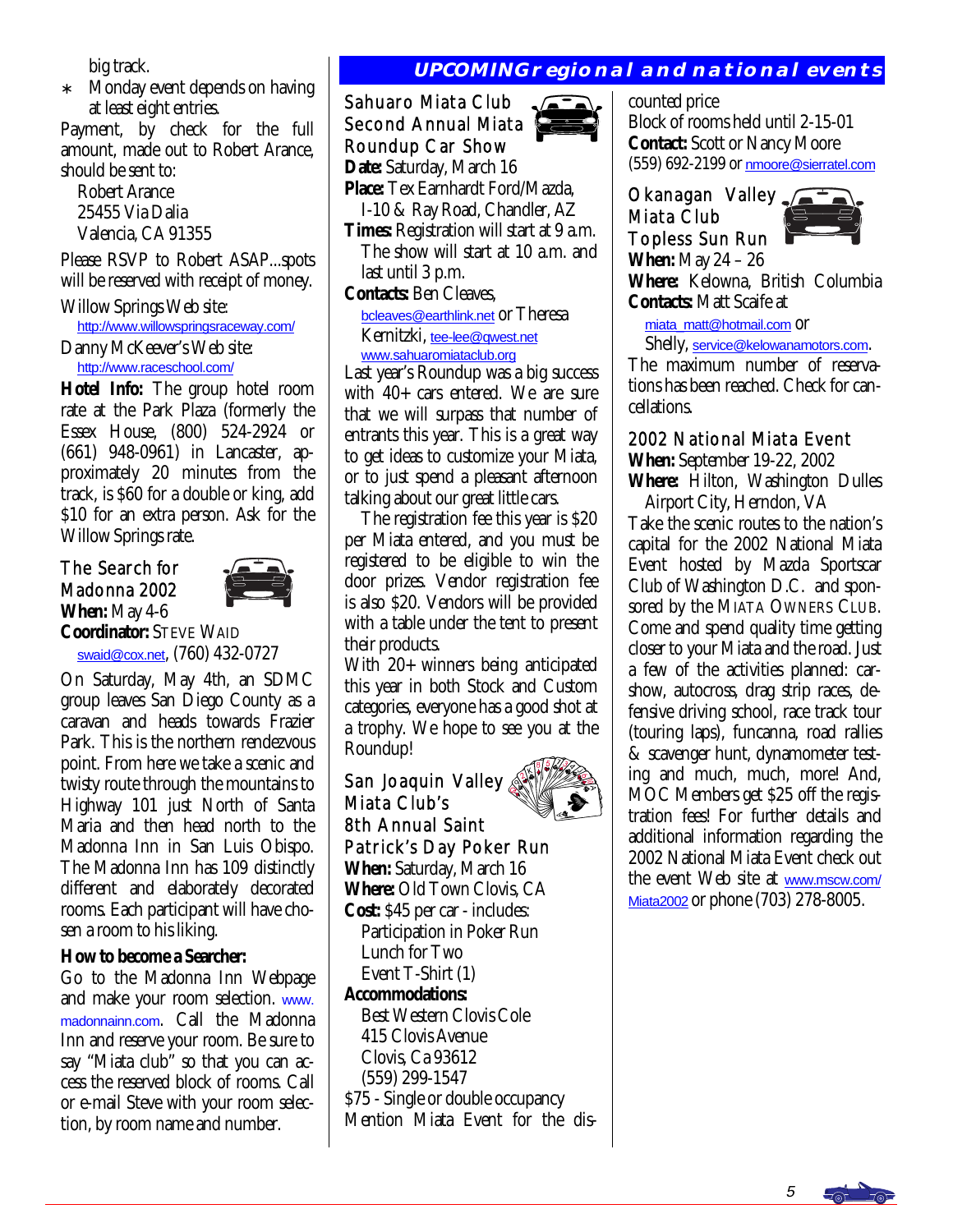#### **member profile**



— MICHAEL HEINITZ

— MICHAEL HEINITZ<br>
lichael is one of the<br>
lucky ones. He has<br>
two Miatas. All for<br>
himself Both red lucky ones. He has two Miatas. All for himself. Both red. One is a 1990, B package with some interesting modifications. The other is a radio controlled model. With the little one, Michael can do even more interesting maneuvers than with the big one (even though the larger one cruised nicely at 85 MPH on the Willow Springs raceway).

 A confirmed autoholic, Michael loves driving and tinkering. For many years (while driving OTMs such as a Mustang convertible, Chevy S-10, Jeep Wrangler, and Geo Metro), Michael really wanted a Miata but couldn't afford one. He thoroughly enjoyed the MG Midget and Triumph his friends let him drive. So three years ago when the opportunity came along to get his current car, he jumped at the chance. But that was in Spokane, where there is no Miata club. He went on a few trips with the Seattle group, but says nothing can compare with the events of the SAN DIEGO MIATA CLUB...which we all knew.

 Michael moved to San Diego and jumped right in with the Twilight Run and Julian run and found it was not just fun but also a great group of people. His `90 red is stock, except for the ubiquitous Voodoo knob, MoMo steering wheel, Koni shocks, Okuyama shock tower brace, roll bar, springs (which he lowered a bit) and sway bar that help when he does autocross or Willow Springs. Michael is also looking forward to Thunderhill in March. He says he loves to get out and "drive the Miata the way it was meant to be driven." He says Willow Springs was a wonderful experience, with plenty of track time and a chance to explore what his car could do.

 As with most of us, he has a Miata "wish list." His includes the oil filter relocater kit, and maybe new seats and a hard top. The remote controlled car can really "zoom zoom" as well. It is made of a Lexan body with the red paint on the inside, so should there happen to be a mishap the paint does not get marred.

 Like many other club members, Michael does all of his own work. You may also remember him at tech days as the guy installing windshields, which is his day job to help pay for Miata things. With all the good care, Michael's car now has 130,000 miles and is still purring nicely. He changed the timing belt himself, so he did not face the crankshaft problem that some other `90 owners did. Asked how we are supposed to take care of our windshields, Michael says just "wash them on a regular basis," which probably means not as often as MARK BOOTH does, but more often than TOM SPRA-GUE does.

— TOM SPRAGUE

*To be included in our ongoing series of Member Profiles, write a short (200-400 word) summary and email it to:* 

[newsletter@sandiegomiataclub.org](mailto:newsletter@sandiegomiataclub.org) *You can also mail it to the Club P.O. Box. Please include a photo. We want to be able see your face. — Your photo will be returned.*

## Got Zoom?

| zoom ---------------------------- T-Shirts |  |
|--------------------------------------------|--|
| <b>Zoom</b> ------------------ Sweatshirts |  |
| ZOOM ----Pins & Decals!                    |  |

ZOOM, ZOOM, ZOOM...Get your SDMC Regalia directly from the Regalia Gals (ROZ & PAULA) at the upcoming monthly meeting.

 Zoom on down and pick up a few great club items to show off your enthusiasm for the incredible Mazda Miata, and the SAN DIEGO MIATA CLUB.

 Got special sizes, items you want? Call or e-mail ROZ or PAULA and let them know and they will personally hand deliver the items to you at the meeting.

ROZ SCOTT & PAULA KENNISON (760) 789-3872 or (858) 271-8498 or [regalia@sandiegomiataclub.org.](mailto:regalia@sandiegomiataclub.org)

6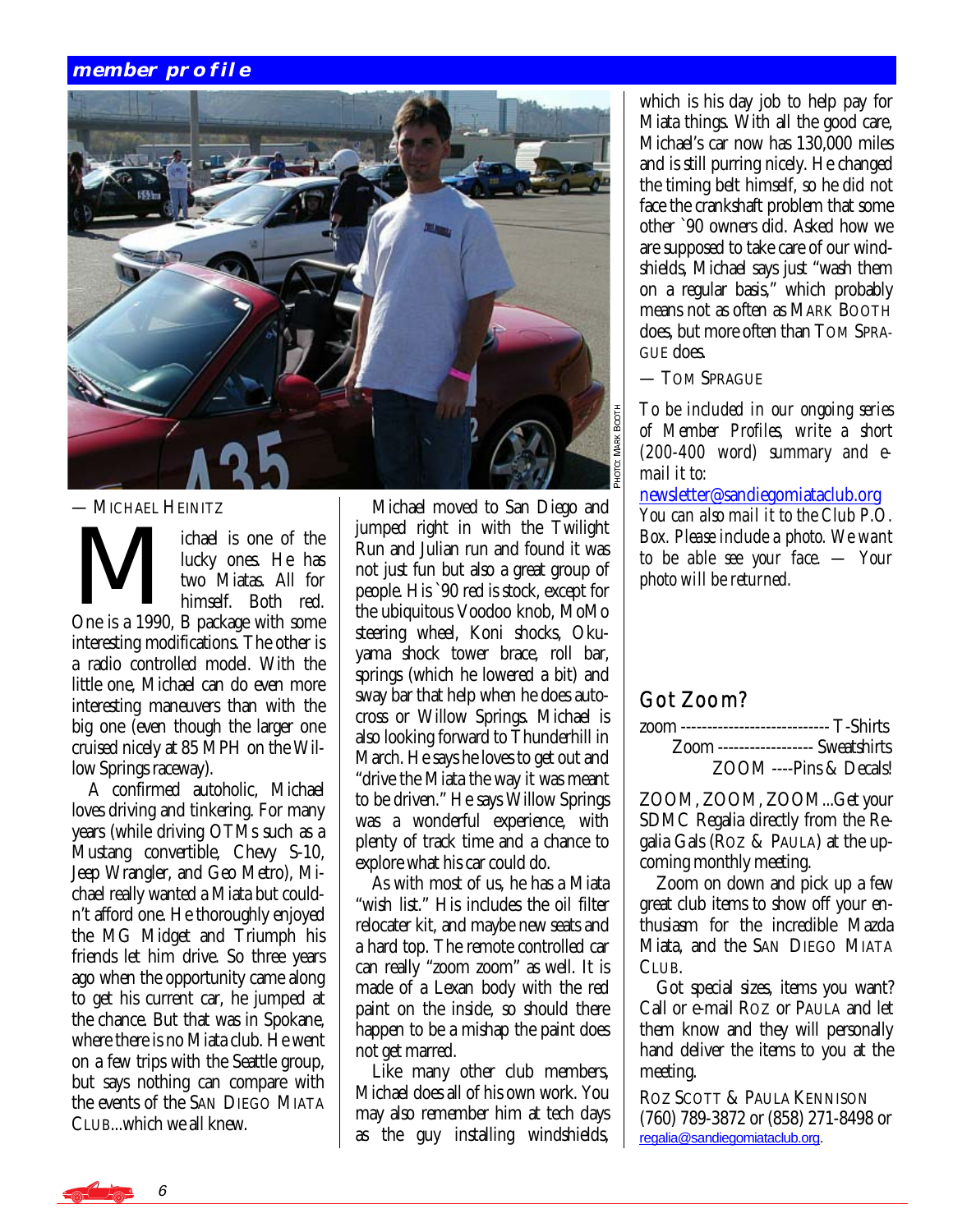## New Members!

#### **WELCOME to our newest members (since last newsletter):**

JAMES & COLLEEN BONNETT **Cardiff** 1996 Black

B JASON & JOY BRENT San Diego 2002 Emerald Green

CLAY MCLENDON Coronado 1991 SE (British Racing Green)

ROY & ELAINE MOORE Escondido 2002 Crystal Blue LS

THOMAS SIMS & CHRISTIAN POHL Borrego Springs 2000 Emerald Green

TOM & MARNA WOOD **Highland** 1999 Twilight Blue Touring

# Renewing Members (since last newsletter):

SAL & GERI CAUSARANO RON BOUGHER BOB & LIZ BROWN BRAD W. BROWN THOMAS & KATIE BUSCH-**SORENSEN** BRIAN & KRISTEN BYRNE VERONICA & DENNIS DIDIER KOREN EMERSON SHERI & MICHAEL FACER BRIAN GOODWIN GIVEN & CHRISTINE HARRISON MARY & GREG HERD TERRY W. MERRILL SUE & RANDY PATTERSON BARI RUSSELL WALLY STEVENS CLAYTON WONG

**Yahoo! Groups** (Continued from page 2) dress linked to that ID. To add another e-mail address to that ID, click on the "My Preferences" link in the top right, click on the "Edit" button for the "E-mail Addresses" section and you can add as many as five additional e-mail addresses to your Yahoo! ID. Hopefully one of those will be the one you use for the Yahoo! "SDMC-List" group.

 If you ever need assistance with your account or access, please email me at [jtbob@pacbell.net](mailto:jtbob@pacbell.net)

— ROBERT "JTBOB" HOLLAND Webguy - Postguy

> CHRISTOPHER TAYLOR Died: February 16, 2002

he members of the SAN DIEGO MIATA CLUB wish to express our sincerest sympathies to the families of VIRGINIA and Chris Taylor. We are saddened by the events of Chris' passing and our kindest thoughts are with Virginia at this unfortunate time.

#### **membership information**

## Membership Statistics

As of March 4, 2002, there are 365 memberships (145 single, 220 dual) for a total of 585 members.

Memberships by Miata Color:

- 
- 95 Red<br>49 White 49<br>40
- 40 **Black**
- 33 Emerald Green<br>33 Silver
- 33 **Silver**
- 18 Montego Blue<br>14 BRG
- **BRG**
- 12 Sapphire Blue
- 10 Mariner Blue
- 10 Twilight Blue<br>9 Mahogany
- 9 Mahogany<br>9 Marina Gre
- 9 Marina Green<br>9 Yellow
- 9 **Yellow**
- 8 Crystal Blue<br>8 Laguna Blue
- 
- 8 Laguna Blue<br>6 Starlight Blue 6 Starlight Blue
- 
- 5 Merlot<br>3 Midnig
- 3 Midnight Blue<br>2 Evolution Oran 2 Evolution Orange<br>1 Laser Blue
- 1 Laser Blue<br>1 Foonlant (
- 1 Eggplant (custom)<br>1 Teal (custom)
- 1 Teal (custom)<br>8 Unreported\*
- Unreported\*

**★★★★★★★★★★★★★★★★★★★★★★★★★★★**★★★

Unreported means a member does not have a Miata at this time.

## Calling All Candidates!

 $\sqrt{\frac{1}{2}}$  e will be publishing biographical profiles in the April newsletter for candidates seeking elected office at the SAN DIEGO MIATA CLUB annual meeting on April 27<sup>th</sup>. If you are interested in being considered for election, you are encouraged to submit a short (200- 300 word) biographical profile. Include your name and a brief description of  $\frac{1}{2}$ your qualifications, skills, desires, or goals as a member of the executive board.

 This is an opportunity for potential nominees to let club members know about their desire to serve the membership. However, a biographical profile is  $\frac{1}{2}$ not a requirement for nomination and election at the annual meeting.

 Please send your profiles to the club post office box, or e-mail them directly to the editor at [newsletter@sandiegomiataclub.org](mailto:newsletter@sandiegomiataclub.org).

 Only profiles received by March 15 will be included in the April edition of the newsletter.

—EDITOR

\*\*\*\*\*\*\*\*\*\*\*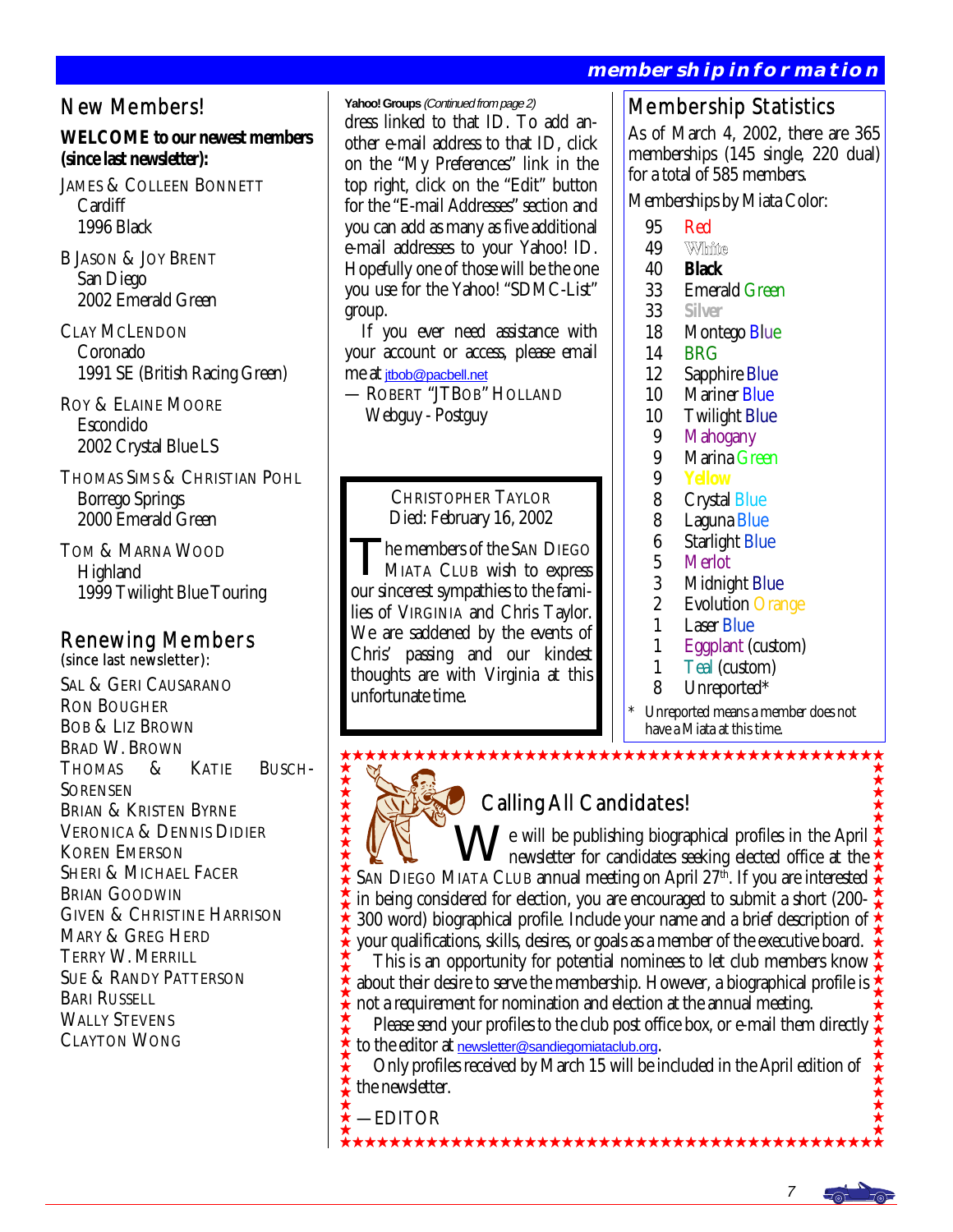TEF GOULD coordinated a great Seminar at Mazda headquarters in Irvine, with 100 Miata and RX-7 owners in attendance. Aaron Tachibana came down from Sunnyvale to advise everyone on how to get the most (for the least) out of their Miatas and RX-7s.

 Interspersed with driving discussions were major topics of shocks, springs, sway bars, brakes, and tires. Regarding shocks, he discussed everything from OEM (they wear out in 20k miles) to \$4500 external reservoir custom single-body shocks with separate compression and rebound controls. His recommendation was KYB AGX as a good compromise for street and occasional racing. Also discussed at length were coilovers. They're noisy, but make a significant difference. Their big advantage is that they make corner-loading possible, to make your car handle in a neutral manner on the track. Look for single-body shocks with the coilover springs manufactured specifically for your car. The differences between progressive and linear springs were discussed at length too. He discouraged high-rate springs, indicating that the ride is hard, and the wheels don't stay in contact with the ground as well. Another big improvement comes from the correct (anti) sway bars. But, buy them from a knowledgeable source. He recommends 7/8" maximum on the front, and 5/8" maximum on the rear. Don't be too quick to upgrade your brakes to the monster six-piston calipers without significantly upgrading the master cylinder, or you'll have a hard time pushing on the brake pedal hard enough to stop. His recommendation for M1s is upgraded cross-drilled and slotted rotors (they sound neat when driving next to a wall--zzzrrpp) and upgraded pads. He sells a nice kit for \$525, which requires an upgrade to 15" wheels. When you install that front strut bar, make it a three-point bar. So all you



M2 owners, buy some fancy new wheels and donate your old ones to us poor M1 owners. And *change the fluids*! The second most important suspension component is TIRES! He recommends Toyo T1S for street use and RA1 for racing. The most important suspension component? The one holding the steering wheel.

— BARRY BILLINGSLEY



**Above— Aaron Tachibana discusses the reasons why a Miata handles the way it does, how to stay in control, and on track.** 

#### February 16 - Saturday **AUTOCROSS AT THE "Q"**

The following autocross events are *tentatively scheduled* to take place in the parking lot of Qualcomm Stadium:

| Friday, March 15National Tour           |              |                |  |
|-----------------------------------------|--------------|----------------|--|
| Saturday, March 16                      | п            |                |  |
| Sunday, March 17.                       | $\mathbf{u}$ | $\blacksquare$ |  |
|                                         |              |                |  |
|                                         |              |                |  |
|                                         |              |                |  |
| Sunday, April 21. championship          |              |                |  |
| Sunday, April 28. championship          |              |                |  |
|                                         |              |                |  |
|                                         |              |                |  |
|                                         |              |                |  |
|                                         |              |                |  |
| To confirm autocross information, call: |              |                |  |

San Diego SCCA Hotlines (619) 441-1333 (800) 360-4454

Web page [www.sdr-solo2.com](http://www.sdr-solo2.com) Come participate or watch SAN DIEGO MIATA CLUB members race at the autocross (timed event). To participate you need to register for a Solo2 card and number (\$15) and have a DOT approved helmet. Loaner helmets are available at the autocross.

## **Spec Miata Racing**

The SCCA's California Sports Car Club saw its first field of Spec Miatas at the 2002 season opener at Willow Springs International Raceway. The February 23-24 event was both a national and regional race weekend. Drivers from across the country were on hand for a spectacular weekend of racing. The paddocks were full by Saturday morning and many spectators arrived for Sunday's racing.

 Of the approximately 150 entries four Spec Miatas were entered and three made it to Sunday's "main event." The Spec Miatas ran in a mixed group with 26 other Improved Touring (IT) cars. The group had a clean, fast start. I was able to pass the next closest Spec Miata early on only to lose my position later in traffic. Unable to regain contact with the second place Miata I had to settle for dicing it up with some IT cars for the remainder of the race. Despite several tight passes I remained incident free and finished under the checkered flag in third place.

 Interest in the Spec Miata class continues to grow. Four other Spec Miatas were attending the SCCA driver's school at the Streets of Willow Springs course the same weekend. Among these was an entrant from the Las Vegas region. All indications are that we will have eight Spec Miatas competing at the March 16-17 event at Buttonwillow Raceway.

— KEVIN HAYWOOD

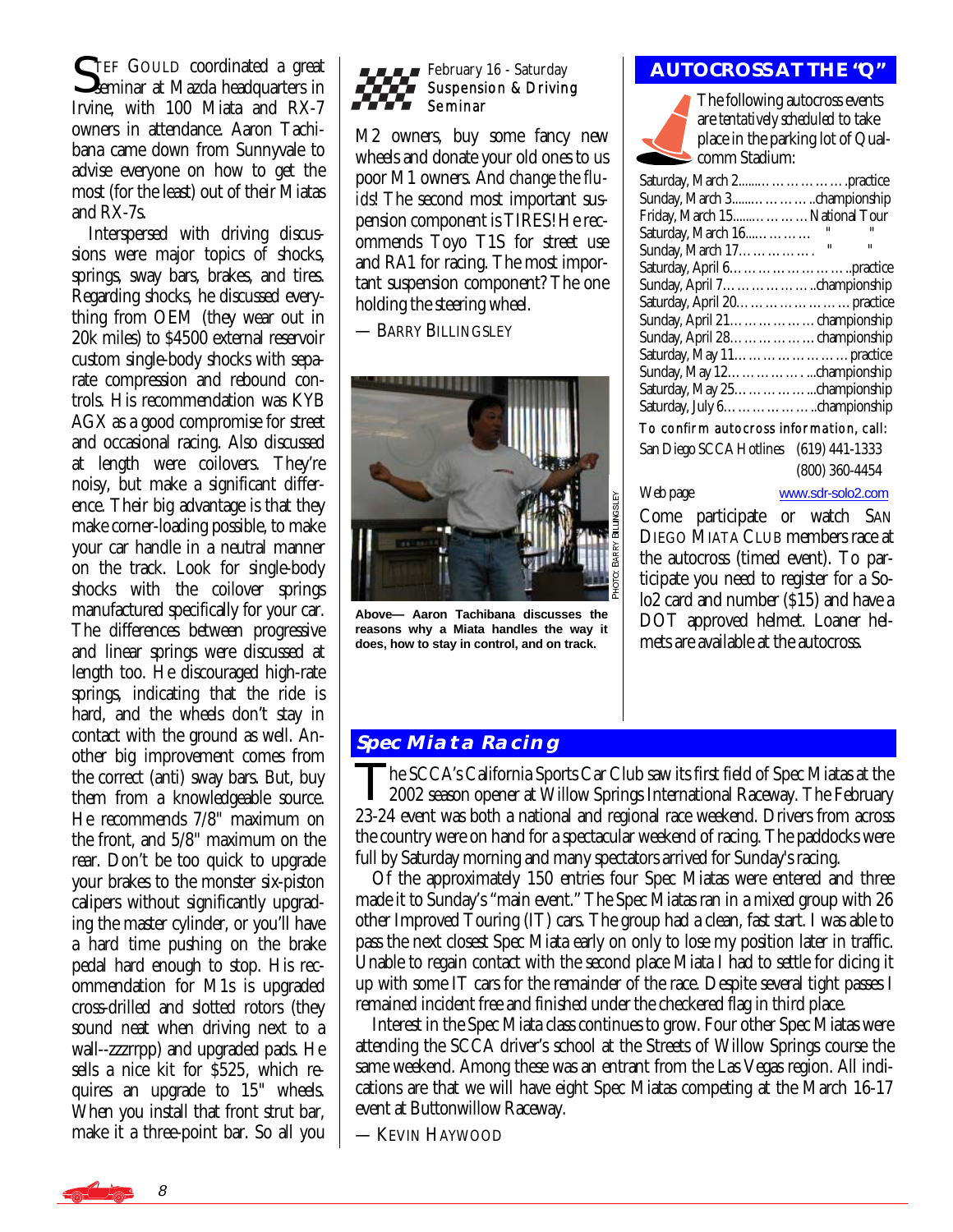You have probably noticed that the SAN DIEGO MIATA CLUB is an active bunch of enthusiasts. In the past year we have cruised Grand, visited the Getty Museum, driven the Streets of Willow race track, been in parades, autocrossed, picnicked, had tech days, and more.

*Question:* How does all this happen? *Answer:* People like YOU make it happen.

The easiest way to explain how an event occurs is to say that someone says to himself, "I am going to get in my Miata and go (insert what you enjoy here), and I am going to invite my Miata friends to join me." The next step is to call STEVE WAID, our events coordinator, and ask him to assist you in getting the invitation out. Steve is available at (760) 432-0727 or [events@sandiegomiataclub.org](mailto:events@sandiegomiataclub.org).

 If you want to earn the always desirable SAN DIEGO MIATA CLUB magnetics in your car color, then the only requirement is that the event be a driving event. A caravan to an event does not qualify…such as the trip to the Getty Museum. However, if an indirect "run" to an event is put together, then the magnetics are earned. A recent example would be DUSTIN LEWIS' run to the Santee Drive-in last August. Dustin earned his magnetics that day, and we all got to watch movies too.

 In 2001 several people earned their magnetics—WAYNE and DEE JOHN-SON, BRUCE and DEBBYE LEWIS, and TOM and DONA THOMPSON to name only a few. In November, new members NICK and SHARON PONCE led us on the Slots of Fun Run to earn their magnetics.

 Ask the club to join you the next time you plan to do something fun. You'll enjoy yourself even more when you have fellow Miataphiles along for the ride!

## Time to Clean Out The Garage!

 $\prod$  f you've been saving<br>the oil drained out of your Miata (or OTM), now is a good time to recy-

cle it. The City of San Diego has the following recycling events coming up:

**Saturday, March 23** Sierra High School North Parking Lot 5156 Santo Road San Diego 92124

#### **Saturday, April 13**

 U.C.S.D. Corner of N. Torrey Pines Road & Salk Institute Road (east side). Parking Lot #355 La Jolla 92093

#### **Saturday, May 18**

 Montgomery High School 3250 Palm Avenue at Hawaii Avenue San Diego 92154

Collection events are from 9 a.m. - 1 p.m.

 They will accept a maximum of 10 gallons of used oil (Please transport in a sealable container), antifreeze, oil filters, and automotive batteries.

 These events, sponsored by the City of San Diego, are open ONLY to residents of the city. For more information, call (619) 235-2105. If you are not in the city of San Diego, please contact your city's environmental affairs department or the county agency for similar events in your area. Most auto parts stores and repair shops will also accept used oil for recycling.

## Events Don't Just Happen! | Time to Clean Fight | **ONE MEMBER'S OPINION**

Dear SAN DIEGO MIATA CLUB,

s you know, our family suffered a huge loss last November in Mom's passing. It is difficult losing a parent, as you know, but life goes on and the world keeps spinning. I've decided to make Mom's death a beginning, not and end. I am setting new goals and dedicating myself to making a difference. My first major step in this direction was to sign up for a 60 mile, three day, Breast Cancer Walk.

 So this is my quest, my personal goal…to raise \$3,000, to train hard, putting in hundreds of training miles, and to walk with over 3,000 other people on April 12-14, 2002 in the Avon Breast Cancer 3 Day Walk. I would like your help to achieve my goal. Your tax-deductible donation would mean a lot to me and benefit a very worthy cause.

 Thank you, from the bottom of my heart,

—DEBBYE LEWIS

P.S. The enclosed donation form must accompany your check. Please remember to note my walker number 3142 on your check. You may also make your donation online at [www.](http://www.BeThePeople.com) [BeThePeople.com](http://www.BeThePeople.com).

Please make your donation no later than March 15 to assure it will be posted to my account in time for the event. Thanks again!

P.S.S. Dad is thinking about selling Mom's automatic Miata and buying a newer, five-speed Miata for himself. Go Dad!

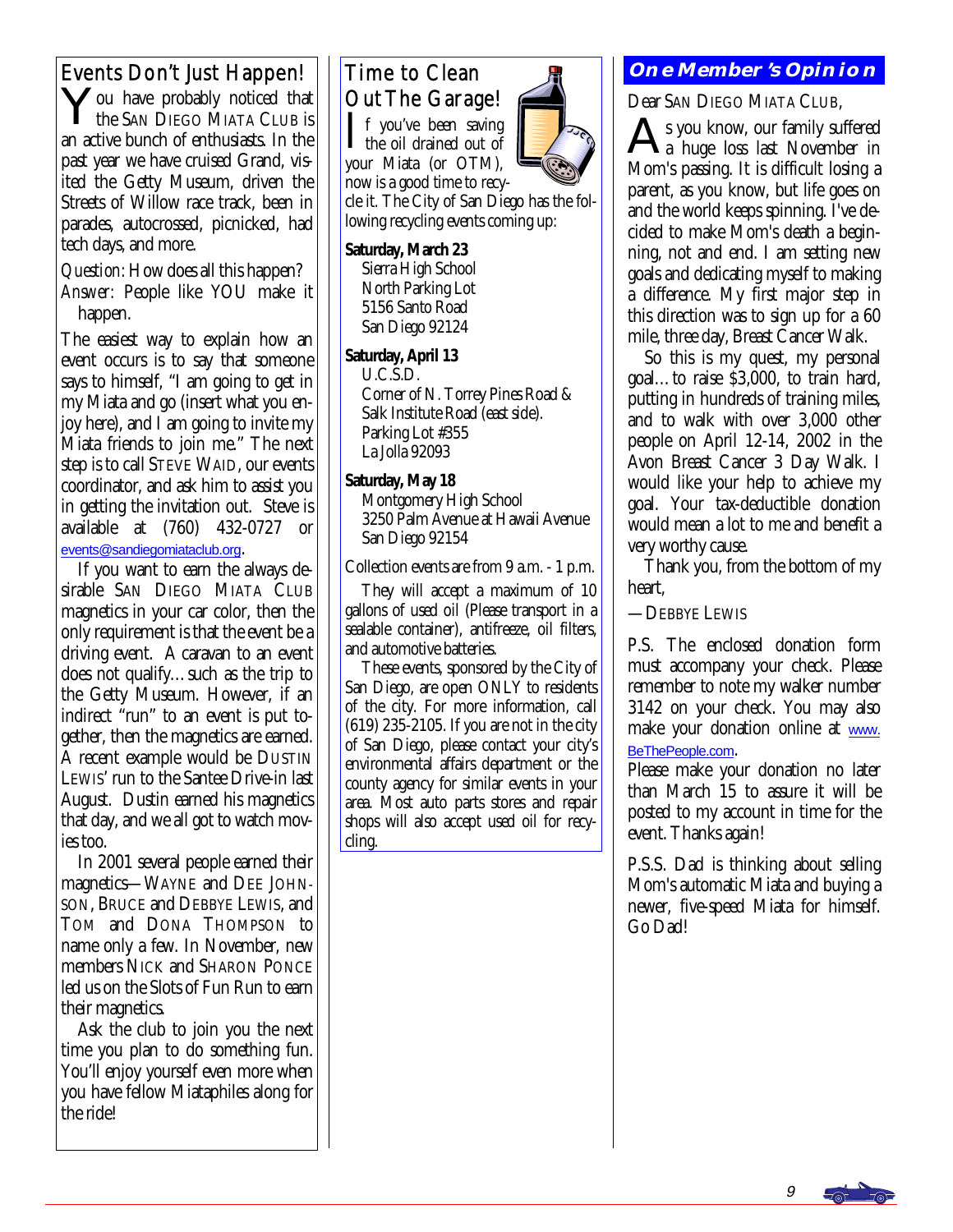#### **Ted's Tech Tips**

#### Think About It

**My** friend CHRIS TAYLOR is<br> **M** dead. How did it happen? We may never know exactly. And what does it matter really? A moment's distraction, an instant's inattention, an unforgiving road, a Miata upside down, a good man gone. And a statistic for the never-ending debate over the value of a roll bar in your Miata. Chris won't be talking in that debate. He and VIRGINIA were going to get a roll bar, soon, he told me.

 There are several roll bar manufacturers. The top two are perennially Bethania Garage (Hard Dog), and our own local builder, AutoPower. Roll bars come in many configurations and finishes, and cost \$250-\$400. Quality padding (SFI 45.1) is another \$30 or so. A true roll bar mounts to the car in at least four points, usually at the seatbelt towers and back beside the gas tank. Virtually all will fit under both Miata tops, and models are easily available to accommodate the M2's glass rear window. Do it yourself installation will take a long afternoon (4- 6 hours), but is not difficult. Dave Turner Motorsports will install it for you, for about \$175. Actually, Dave can probably sell you an AutoPower bar installed; tomorrow.

Just a thought.

— TED KESLER

## Wonder How Fast You Really Are Traveling?

Miataphiles who are also AAA members can have their speedometers checked at the Oceanside office (3330 Vista Way, 760/433- 6261) April 4-6. The testing is scheduled for 9-1 and 2-5 on Thursday and Friday, and 10-2 on Saturday.

 The five-minute test is free to members.

— TOM SPRAGUE

#### **Tech articles**

## Smogging "The Kingfish" Epilogue

I f you remember back to the Janu- $\blacksquare$  ary issue of our newsletter, I reported to you the issues I faced getting my car to pass smog. Part of this was

caused by the lowering of the smog numbers 41 by CARB, and part **O** was caused by my after-market equipment. I advised that I would report back to you what I learned.

 Since the last item I changed, and the only one that made a difference, was my Jackson Racing header, I focused my investigation on it. In my report to Moss Motors, who is the Jackson Racing distributor, I presented all the smog test information. I submitted that, since the oxygen  $(O_2)$ sensor is only measuring the exhaust in two of the four cylinders, the data being sent to the computer is not as expected, thus creating a rich mixture. The response from Oscar Jackson was that the header was not at fault and that there must be something else wrong with the car.

 Knowing that there is nothing else wrong with the car, I said that I guess I have no choice but to call in a referee to judge my car since the header is CARB certified, yet fails smog. This must not have been well-received by Moss Motors or Oscar Jackson, as they offered to refund my money and let me keep the parts. I gladly accepted and advised that I would carry out my own experiments and report the results. The amount of the refund covered a bit more than my out-of-pocket expenses, but not my time, that I expended during the 5 weeks I attempted to have the "Kingfish" smogged.

 Now for the experiment; I reinstalled the Jackson CARB certified header and left all the other parts

original to replicate the last test that failed. I went to my friendly muffler shop and had an  $O_2$  sensor adapter installed right after the collector where the four pipes join to become one. They plugged the hole where the  $O_2$ sensor was originally located. I then relocated the  $O<sub>2</sub>$  sensor to the new position, which required a little extension to the  $O_2$  sensor harness. Next, I took the "Kingfish" to the *same* smog shop and had the *same* tech test the car. The car sat for about 45 minutes prior to the test. As most of you know, cool is not good for a smog check, hot is the name of the game. The technician drove the car onto the dyno and ran the test without a preheat and it passed. Yes, it passed!

 So the moral of the story is the if you are planning to buy an aftermarket header, please be on notice that if you choose the current Jackson Racing header you may have a problem passing smog here in San Diego. The *good* news is that Moss Motors stands behind their products 100% and will not leave you financially hanging. This is as always with Moss. They do always stand behind their products. Will Oscar make a change? Time will tell.

— ELLIOT

## Badges?

**Allectrical Exercise is very conservant on the state of the state of the state of the state of the state of the state of the state of the state of the state of the state of the state of the state of the state of the state** to get those nifty engraved plastic name badges that have been turning up on members at the latest events? They are available for mere \$6.50 each, including shipping to your home, from VICKY KRUEGER.

 You will need to give her cash up front, as the badges need to paid for in advance. Lots of colors are available to match your Miata.

 See Vicky at a monthly meeting or e-mail her at [vicky@teamvoodoo.com](mailto:vicky@teamvoodoo.com).